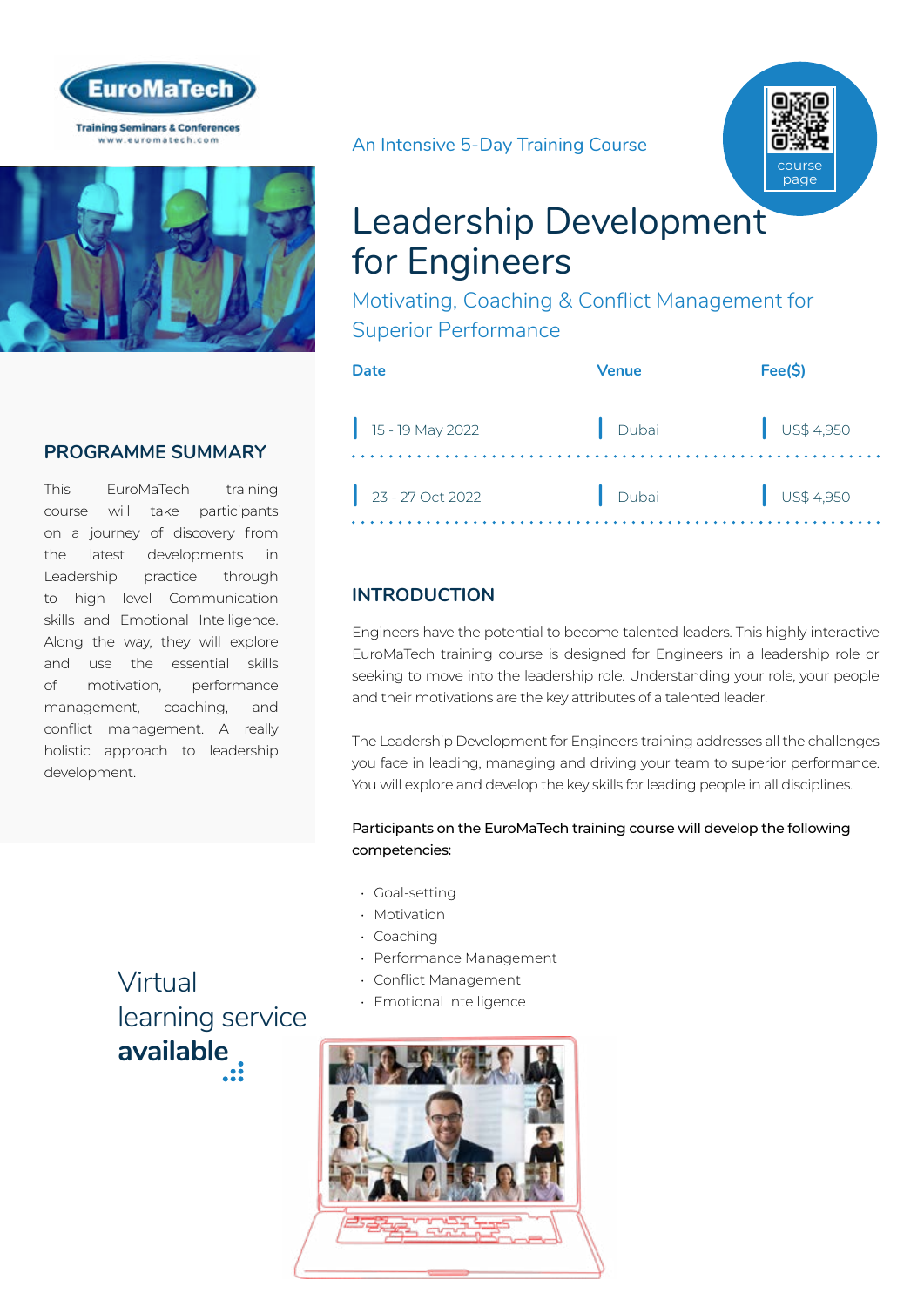## **TRAINING METHODOLOGY**

This highly interactive EuroMaTech training course is designed to ensure participation and engagement using the latest learning tools and techniques. Participants will be energised and challenged with thoughtful and provoking topics in interesting ways, which accelerate learning and embed ideas and new learning so that real behaviour change will result following the attendance of this training seminar.

#### **WHO SHOULD ATTEND?**

- Engineers who currently lead teams and want to refresh and re-energise their thinking
- Professionals who want to understand how to lead effectively
- Engineering professionals who want to deliver increased levels of performance and enhance their reputations further
- Professional individuals seeking to develop their hidden talent

#### **PROGRAMME OBJECTIVES**

- Know and use the key skills of leadership
- Motivation-Developing High Performance and creating a winning culture
- Be even more persuasive
- Present ideas with Confidence and passion
- Use coaching and consulting styles of leadership
- Know how to deal with difficult people and situations effectively
- Understand the impact of developing Emotional Intelligence
- Have an action plan to initiate back at work

## **In-house Training**

EuroMaTech is capable of conducting this training programme exclusively for your delegates. Please e-mail us on inhouse@euromatech.ae for further information and/or to receive a comprehensive proposal.



**Email Address:** info@euromatech.ae

**Website:** www.euromatech.com

# **QUALITY CERTIFICATIONS & ACCREDITATIONS**

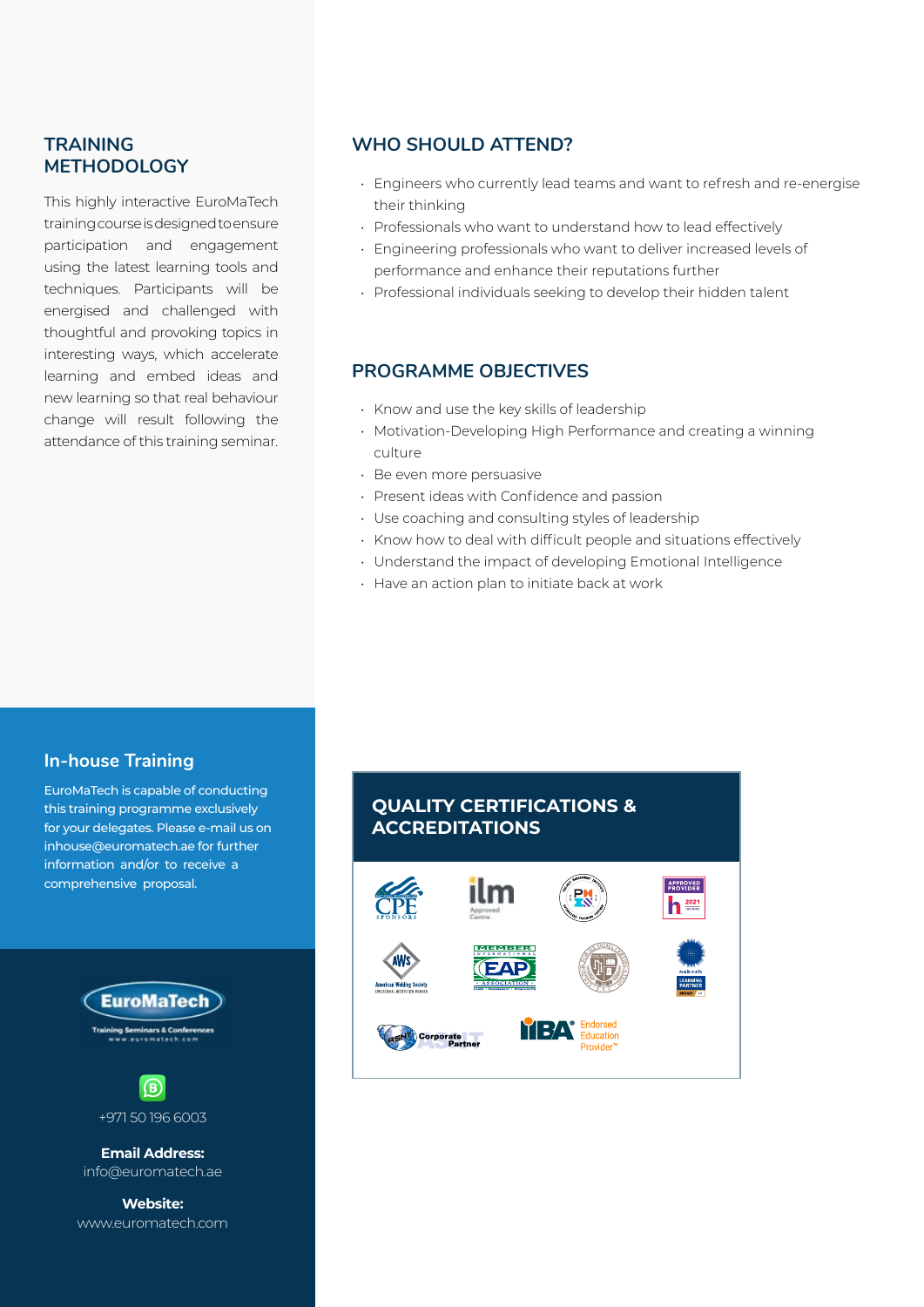# **COURSE OUTLINE**



#### **Day 1**

#### From Engineer to Leader

- Stepping up to Leadership
- How to be a Successful Leader in an Engineering Organisation
- Setting Your Course: Vision, Mission and Success Factors
- The Life-Cycle of an Employee
- The Leadership Framework
- Exercise: The Project

# **Day 2**

#### Understanding your Leadership Role

- Leadership Philosophies
- Your Skills Audit
- What Effective Leaders do
- Video: Leadership Styles
- How to Inspire Action in Others

# **Day 3** Leadership Skills for Engineers

- Managing Your Resources
- Motivation without money
- The Essentials of Performance Management
- Developing People-empowering and delegating
- The Leader as Coach
- Coaching Exercise

# **Day 4**

#### Dealing with Discipline and **Conflict**

- The Art of Leadership and Discipline
- The Window on the World of **Conflict**
- The Steps To Deal with Every Situation
- Dealing with a Poor Performer
- The Most Difficult People
- Dealing with Liars, Gossips and Saboteurs

# **Day 5**

#### Developing Emotional Intelligence in Others

- The Core Competencies of Emotional Intelligence
- Your Emotional Intelligence Profile
- Your Strengths and Areas for Development
- Developing Empathy
- The Link Between Thoughts, Behaviour and
- Performance
- Your Personal Action Plan